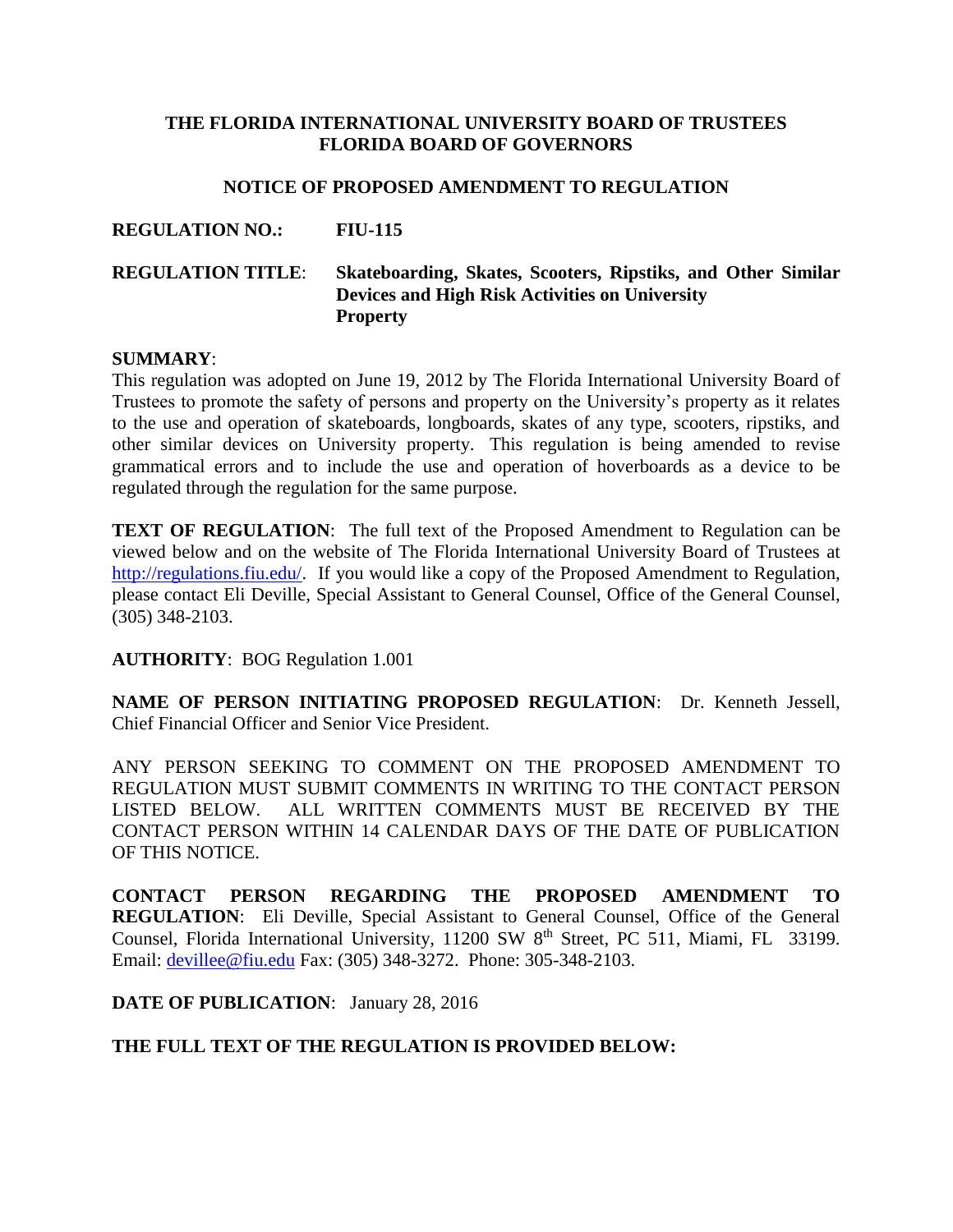## **FIU-115** Skateboardsing, Skatesing, Scooters, Ripstieks, Hoverboards and **o**Other Similar **Devices and High Risk Activities on University Property.**

## **A. General**

Skateboards, longboards, skates of any type, scooters, ripsticks, hoverboards or other similar devices may only be used on University sidewalks and while crossing the street at crosswalks. The aforementioned devices must be operated at speeds reasonable and prudent, having due regard to traffic, pedestrians, property of others, surface of the side walk or pavement, the hazard at intersections, and other conditions.

## **B. Definitions**:

(1) "Crosswalk" means a specifically paved or marked path where pedestrians have the right of way to cross.

(2) "Service Animals" as defined by the Americans with Disabilities Act, is any guide dog, signal dog, or other animal individually trained to provide assistance to an individual with a disability.

(3) "Sidewalks" mean that portion of a street between the curb-line, and the lateral line, of a roadway and the adjacent property lines or the walkway between buildings intended for use by pedestrians.

(4) "University Property" means any real or personal property owned, leased or otherwise controlled by Florida International University including, but not limited to, any vehicles, equipment, fixtures, materials or other items that are located on, within or around, any one of the above areas.

## **C. Rules:**

(1) No person shall use skateboards, longboards, skates of any type, scooters, ripstieks, hoverboards or other similar devices on University Property except as a means of transportation on sidewalks and while crossing the street at crosswalks.

(2) The use of skateboards, longboards, skates of any type, scooters, ripstiks, hoverboards and other similar devices is prohibited at all times, in/on curbs; benches; stairs, stairwells; railings, ramps, parking lots; parking garages; wooden walkways; library breezeways; athletic facilities; landscaped areas; -the interior or exterior of any building, including inside and outside patios. The use of skateboards, longboards, skates of any type, scooters, ripstiks, hoverboards and other similar devices is also prohibited at all times in any area(s) where the University has posted a sign(s) prohibiting the use of skateboards, longboards, skates of any type, scooters, ripstiks, hoverboards and other similar devices.

(3) Pedestrians have the right of way on all sidewalks, crosswalks, walkways, and paths commonly used for pedestrian traffic. Persons operating skateboards, longboards, skates of any type, scooters, ripsticks, hoverboards and other similar devices shall yield to pedestrians and service animals.

(4) The following high risk activities are also prohibited in, on or about the University's Property:

 (a) acrobatics (e.g., jumping on or over steps, benches, walls, ramps, rails, bike racks, "free running," "Parkour," etc.);

(b) excessive speed; blocking pedestrian paths (e.g., sidewalks, ramps, doors, entryways, etc.);

(c) entering buildings while wearing skates of any type;